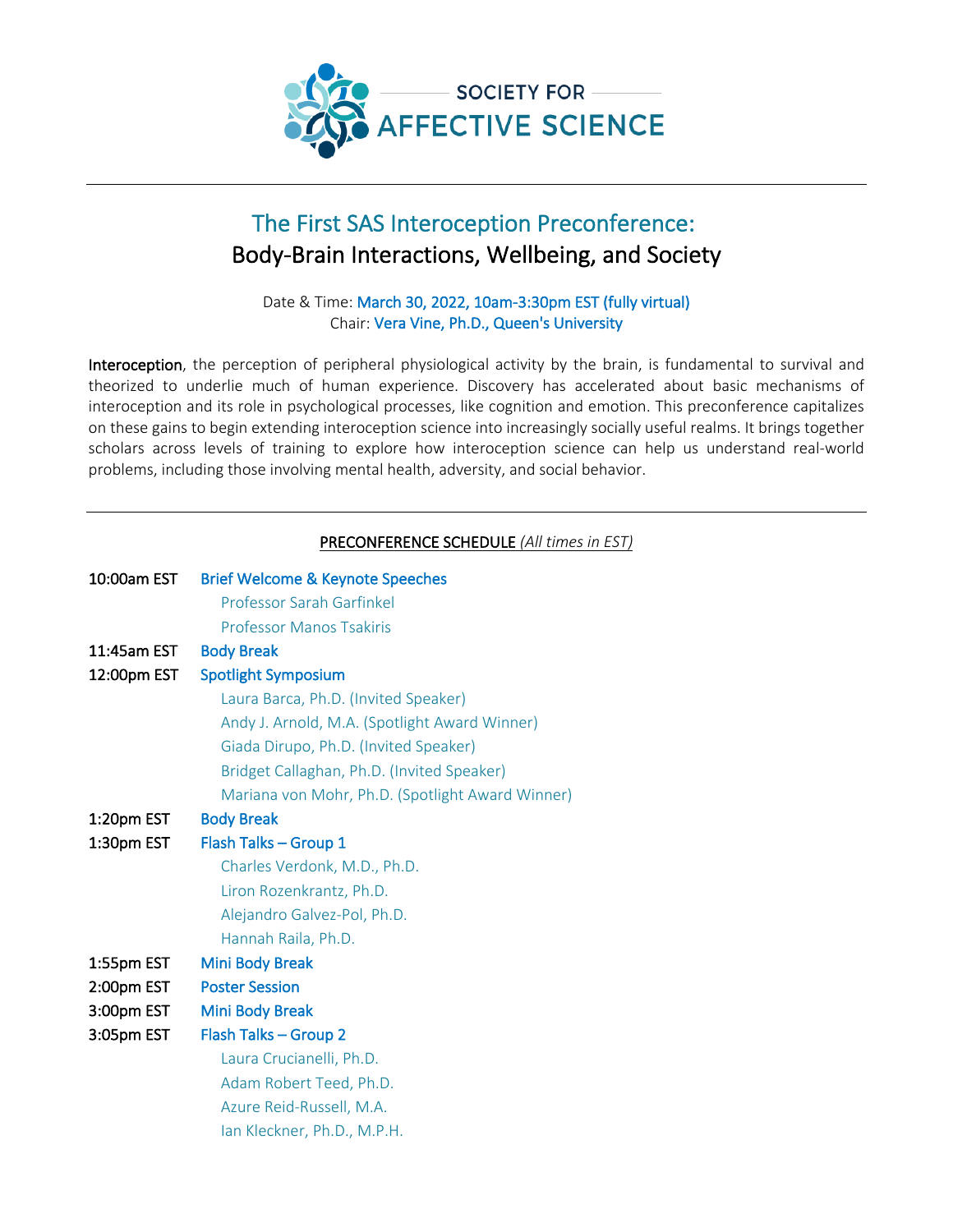Professor Sarah Garfinkel (Keynote Speaker), *Institute of Cognitive Neuroscience, University College London* Dimensions of Interoception in Clinical Conditions

Professor Manos Tsakiris (Keynote Speaker), *Royal Holloway & Centre for the Politics of Feelings, University of London* Feeling the Body Politic: Interoception and the Political Life of Embodied Minds

Laura Barca, Ph.D. (Invited Speaker), *Italian National Research Council*

Keep Your Interoceptive Streams Under Control: An Active Inference Perspective on Anorexia Nervosa

Giada Dirupo, Ph.D. (Invited Speaker), *Lausanne University Hospital & University of Lausanne* The Role of Interoception in Understanding Others' Affect: Dissociation between Superficial and Detailed Appraisal of Facial Expressions

Bridget Callaghan, Ph.D. (Invited Speaker), *University of California Los Angeles*

Connecting Experiences of Adversity with Physical and Mental Health Outcomes: Pathways through the Brain-Gut-Microbiome Axis

### ABSTRACTS FOR SUBMITTED PRESENTATIONS

### SPOTLIGHT SYMPOSIUM/AWARD WINNERS

#### ANDY J. ARNOLD, M.A., *University of California San Diego*

Some Body to Trust: A Meta-Analysis Revealing Diminished Interoceptive Body Trust in Loneliness. Social connection is a vital homeostatic need for humans, and loneliness—perceived social isolation—results when this need is not adequately fulfilled. Loneliness, pervasive and dangerous, is subjectively defined and reflects dysregulation of physiology, affect, and behavior. As a core condition underlying psychosocial health, loneliness carries significant morbidity and mortality risk throughout the lifespan. Interoception—the process of sensing, regulating, and perceiving bodily states—is critical for assessing an organism's needs and (ideally) motivating behavior to fulfill those needs. Interoception is thus dysregulated in loneliness. We present robust evidence of aberrant interoceptive sensibility—measured by self-report MAIA scales—in loneliness. Across 17 samples and 4,292 participants, diminished Body Trust (BT) emerged as the key interoceptive feature of loneliness: r(4290) = -.42. BT remained significant in stepwise regression when controlling for other constructs related to loneliness and interoception—depression, alexithymia, gratitude, and self-compassion. We demonstrate differential impacts of these constructs on dissociable dimensions of social connection. This meta-analysis replicates previous findings on correlates of loneliness, compares their strength, and adds BT as a key integrative mechanism for psychosocial health. We discuss the meaning of BT in the context of its growing clinical relevance and explore how interoception may represent intrapersonal connection which impacts interpersonal connection. BT may facilitate embodied, quality social connection by conferring (self and other) emotional clarity. An intrapersonal focus on BT, integrating selfhood and affect, can empower all (and underprivileged) individuals to mobilize their own conceptions of well-being, connection, and social change. Our research can inform health initiatives to help people achieve quality social connection, a requirement for optimal health and human functioning. Coauthor: Karen Dobkins

#### MARIANA VON MOHR, Ph.D., *Royal Holloway, University of London*

Interacting Hearts: The Role of Interoception on Social Decision-Making and Social Influence. Social decisions, i.e. decisions we take together with others, are at the core of human social behaviour. These collective decisions range from mundane choices, such as where to have dinner or what movie to watch on Netflix, to important ones, such as who to vote for in the next elections. Critically, such decisions are often influenced by others' views and opinions. Yet, little is known about the role of interoception on how much influence we take from others. Indeed, we all have 'gut feelings', commonly known as a feeling or intuition about something, with little to no explanation. These gut feelings often guide our decisions, but they might also determine the amount of influence we take from others when making a decision. Thus, across two studies (total N=118), we used an experimental technique capitalizing on the phasic discharge of aortic baroreceptors to examine how 'gut feelings', coupled with trait-like levels of interoceptive accuracy, modulate the degree to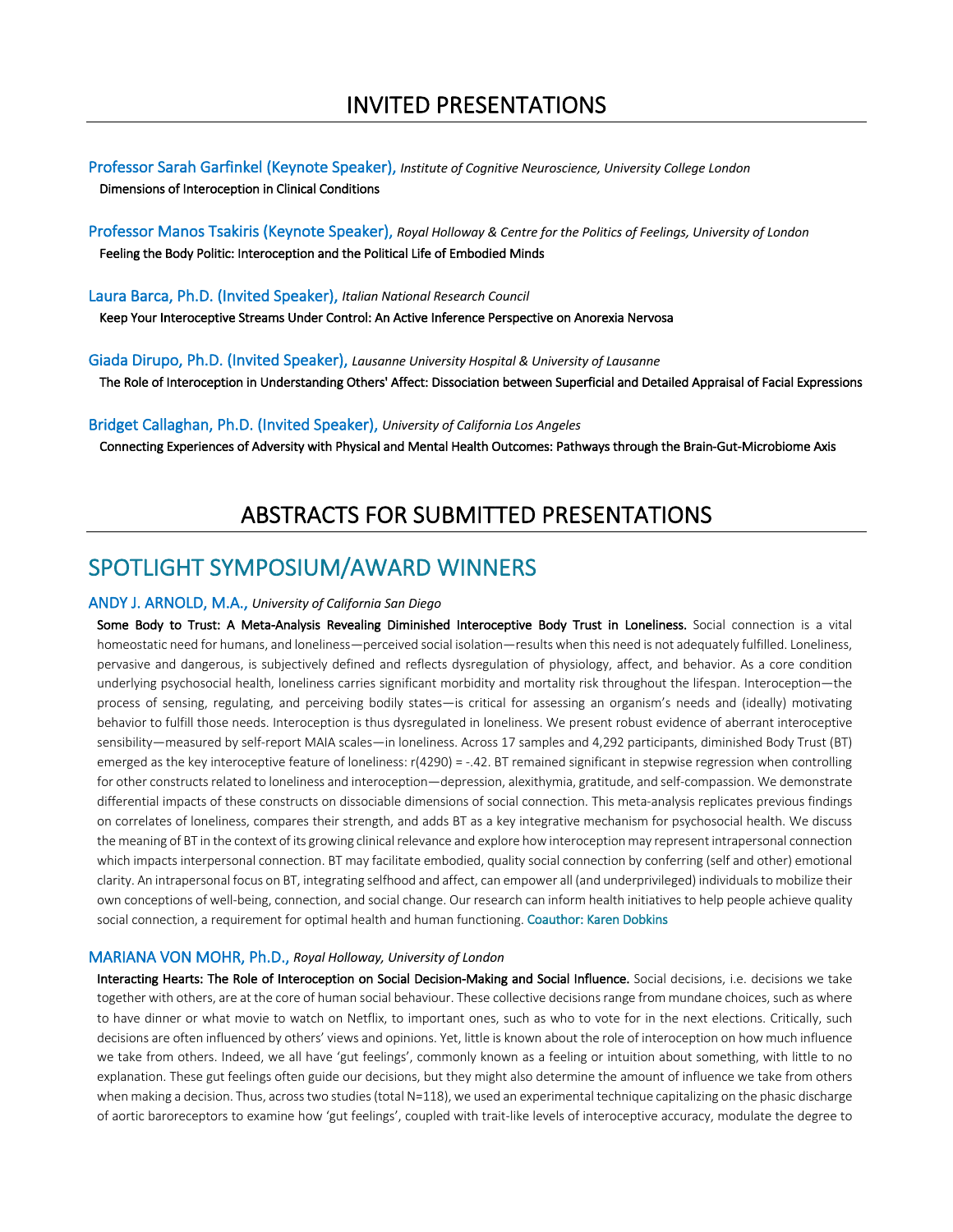which participants change their mind about the perceived trustworthiness of faces following feedback from others. While 'gut feelings' did not shape participants' change of mind, we found an attenuation of change of mind specific to interoceptive accuracy. In particular, individuals with higher interoceptive accuracy showed less change of mind when provided with discrepant social feedback, both in terms of several hundreds of others (study 1) as well as when provided by one other person (study 2). This is the first study to show that individuals with higher interoceptive accuracy are less suggestible to other people's judgements and provides evidence about the important role of interoception in societal issues. Coauthors: Gianluca Finotti, Bahador Bahrami, Manos Tsakiris

## FLASH TALKS – Group 1

CHARLES VERDONK M.D., Ph.D., *Laureate Institute for Brain Research & French Armed Forces Biomedical Research Institute* Neural Responses to Heartbeats during Peripheral Adrenergic Stimulation: An Initial Investigation. Interoception is critical for health and well-being in humans as it facilitates the maintenance of homeostasis and optimizes allostatic regulation over various timescales. Yet, evidence is still lacking to decipher the neurophysiological mechanisms driving interoception, at both bottom-up and top-down levels of information processing. The current analysis tested the influence of peripheral adrenergic perturbation on the Heartbeat Evoked Potential (HEP), a neural marker of brain activity in response to heartbeats. HEP data was collected from 32 healthy participants under a resting state condition (baseline), and during intravenous bolus infusion of isoproterenol (2μg), a rapidly acting peripheral betaadrenergic agonist akin to adrenaline resulting in increased cardiovascular signals. We minimized cardiac-related artifacts contaminating EEG signal by using a combination of the optimal basis set approach and independent component analysis. HEP data was subjected to cluster-based permutation statistical testing. We observed that adrenergic stimulation substantially modulates HEP amplitude. Specifically, compared to the baseline condition, the infusion condition (isoproterenol 2μg), which was characterized by elevated heart rate and heightened interoceptive awareness, was associated with larger HEP amplitudes at fronto-central locationsin the latency range of 176–284ms after the cardiac R-wave event (t(31) = -2.33,  $p < .001$ ). These preliminary results are of key importance to a physiologically informed understanding of the neural mechanisms underpinning the HEP, and raise the possibility that the HEP dynamically reflects shifts in peripheral cardiovascular status. If confirmed in a larger sample, it will support future investigations focused on probing the interoceptive pathophysiology of psychiatric disorders. Coauthor: Sahib S. Khalsa

#### LIRON ROZENKRANTZ, Ph.D., *Massachusetts Institute of Technology & Harvard Medical School*

Perception of One's Immunity as a Basis to Experience Psychophysiological Symptoms. Beyond the clear challenges that the COVID-19 pandemic has posed, like health-related, financial, and psychosocial challenges, it has arguably provided the most fruitful grounds to develop psychophysiological symptoms. Indeed, studies performed during COVID-19 have identified an increase in psychosomatic complaints, and associated these experiences with anxiety regarding COVID-19. It is unclear, though, what specific set of beliefs is associated with COVID-related psychosomatic complaints, and whether they can predict the experience of such symptoms. In two studies that included over 300 participants approached at two time-points, we identified a particular set of beliefs as a leading predictor of the experience of psychosomatic symptoms weeks later. These were people's beliefs regarding their symptoms' severity, were they to get infected with COVID, which we termed "estimated symptoms' severity". These results persisted after controlling for objective risk for severe symptoms, state anxiety and demographics, implying an internal relation between body perception and health symptoms. We next pre-registered and replicated these results in a separate cohort of participants. We further found that a construct of "perception of body's immunity" has contributed to mediating the effect of estimated symptoms severity on later experience of symptoms. These findings suggest that perception of one's immunity may in fact be linked with actual physical health. They further contribute to the understanding of the development of psychosomatic symptoms. Finally, identifying a particular set of beliefs leading this effect opens the door for an intervention to mitigate their effects. Coauthors: Tobias Kube, Michael Bernstein, John D. E. Gabrieli

#### ALEJANDRO GALVEZ-POL, Ph.D., *University of the Balearic Islands*

Active Sensing is Coupled to Heartbeats. Cognition varies with phasic bodily signals such as heartbeat. Yet, these results have been shown by locking the brief presentation of stimuli to distinct cardiac phases. However, in everyday life, information is not presented in such a phase-locked and passive manner, but actively sensed at one's pace. In this context, whether active sensing is modulated by the cardiac cycle remains largely unknown. Here, in two different experiments, we instructed participants to freely initiate, sense, and end the processing of visual, and tactile stimuli at their own pace. Next, we examined whether the participants processed these stimuli in a particular phase of the cardiac cycle. Respectively, in the free visual task (n = 32) we found a significant coupling of saccades and fixations with the cardiac cycle (p < 0.001). More eye movements were generated during the systolic phase of the cardiac cycle, which has been reported as the period of maximal effect of the baroreceptors upon cognition. Conversely, more visual fixations were found during the quiescent diastole phase. Likewise, in the free tactile task ( $n = 46$ ) we found that participants started to touch the tactile stimulus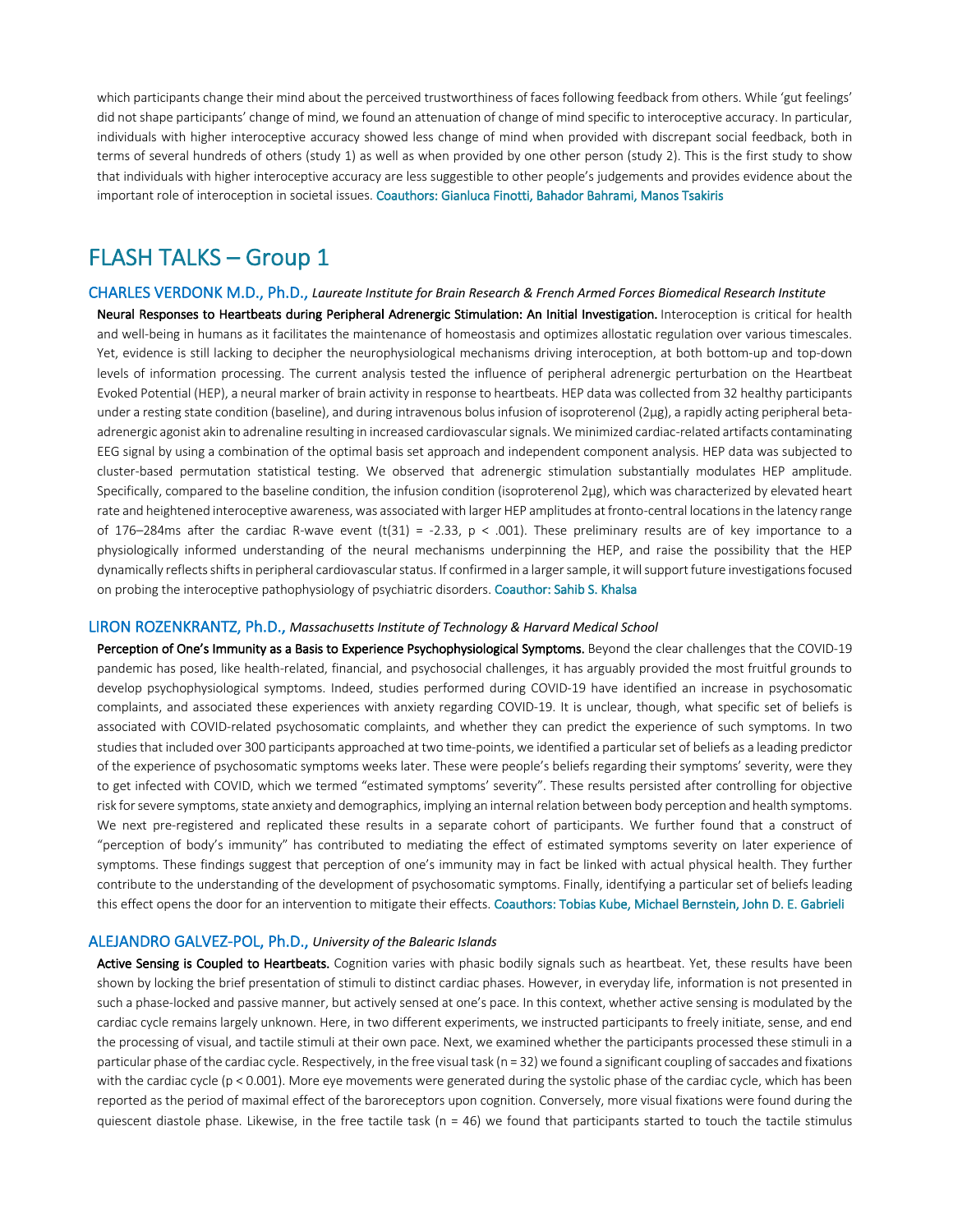(gratings) during systole and held their touch to sense these during diastole. Moreover, the results show that the duration of participants' touch varied as a function of the phase of the cardiac cycle in which they initiated the touch. When participants initiated touching in the systolic phase, they significantly held for longer periods of time (vs. touches initiated in diastole; p < 0.001). Overall, we believe that since several physiological changes occur during systole (e.g., baroreceptors firing), we believe that people might intuitively optimize the processing of sensory inputs by sensing the external environment during quiescent periods of the organism. Coauthors: Pavandeep Virdee, James M. Kilner

#### HANNAH RAILA, Ph.D., *University of California Santa Cruz*

Listen to Your Heart: A Pseudo-Interoceptive Heartbeat Increases Self-Focus. Awareness of and attention to internal bodily sensations (e.g., one's heartbeat, blushing) may make people more self-focused, which in turn may interfere with their ability to perform external tasks that require cognitive effort (e.g., holding a conversation). Researchers and clinicians have long noted this as a hallmark of disorders like social anxiety, but experimental paradigms that test it are lacking. Here, we developed a novel manipulation in which participants (n = 95) wore headphones and were randomly assigned to believe they were listening to their internal heartbeat vs. an external sound. We then measured their performance on a task demanding external attention (an n-back task) as well as their self-focus (preference for self-focused pronouns in a sentence completion task). These effects were measured both with and without assignment to an stress induction (anticipation of giving a speech). Analyses found that the heartbeat cue did increase self-focus, but only for those in the stress induction (p = .048, η2= .052). In the heartbeat group, there was a negative association between self-focus and performance on the n-back ( $r = -0.45$ ,  $p = 0.002$ ), such that higher self-focus after listening to the heartbeat was associated with poorer performance. This novel, effective auditory manipulation may be useful to researchers who wish to alter self-focused attention during cognitive tasks. These findings suggest that attention to internal bodily sensations can, when people are under stress, increase self-focus; and that those who become highly self-focused may struggle with external tasks that require cognitive effort. Coauthors: Victoria Lawlor, Ashley Leon, Jutta Joormann

## FLASH TALKS – Group 2

#### LAURA CRUCIANELLI, Ph.D., *Karolinska Institutet*

An Interoceptive Take on Touch and Thermosensation. In the past two decades, a plethora of studies adopted the perception of cardiac signals as a proxy for interoception, but recent findings have cast doubt to the methodological and intrinsic validity of the tasks used thus far. Therefore, there is an ongoing effort to improve the existing cardiac interoceptive tasks and to identify novel channels to target the perception of the physiological state of the body. Amid such scientific abundancy, one could question whether the field has been partially neglecting one of our widest organs in terms of dimensions and functions, the skin. According to some views grounded on anatomical and physiological evidence, skin-mediated signals such as affective touch, pain, and temperature have been re-defined as interoceptive. Nevertheless, there is no agreement at this regard. Here, we describe a novel interoceptive task, the thermal matching task, where participants (N = 62) have to match a previously perceived moving thermal stimulus to a range of colder/warmer stimuli. We compared thermosensation on forearm and palm, to target the potential involvement of C-Tactile fibres, which are part of an afferent homeostatic system found mainly on hairy skin. The perception of dynamic temperature was superior on hairy skin (F  $(1, 61)$  = 5.00,  $p = 0.029$ ,  $np2 = 0.084$ ), and it was related to pain perception only on non-hairy skin ( $r = 0.34$ ;  $p = 0.042$ ). No other significant relationships among the performance at the thermal matching task and cardiac, affective touch, and pain detection were found. Thus, dynamic thermosensation might offer a promising avenue for the development of somatosensory methods to measure interoception. Overall, our results provide further support to the scientific and clinical study of interoception by means of skin-mediated signals and confirm the idea that interoception might be better conceptualised as a modular construct with relatively independent processing in parallel streams. Coauthor: H. Henrik Ehrsson

#### ADAM ROBERT TEED, Ph.D., *Laureate Institute for Brain Research*

Association between Neural Activity, Interoceptive Awareness, and Meal Anxiety during Peripheral Adrenergic Stimulation in Anorexia Nervosa. Background: Interoceptive dysfunction has been linked to the negative feeding behaviors and disrupted body perception in anorexia nervosa (AN). However, due to the inherent difficulty in isolating interoceptive signals, the neural mechanisms of interoceptive processing in AN, remain unclear. Methods: Females with AN (n=28) and female healthy comparisons (HC, n=28) matched for age and BMI received randomized double-blinded bolus infusions of isoproterenol (ISO; 0.5, 2 μg), an adrenaline analog, and saline during fMRI scanning prior to consumption of a 1 kCal meal. Blood oxygen level-dependent (BOLD) signal change, heart rate (HR), and self-reported cardiorespiratory sensation were measured during infusions. Using whole-brain fMRI analysis and linear mixed-effects models, we assessed the effects of dose and group during physiologically relevant a priori periods of the ISO time-course. BOLD signal change from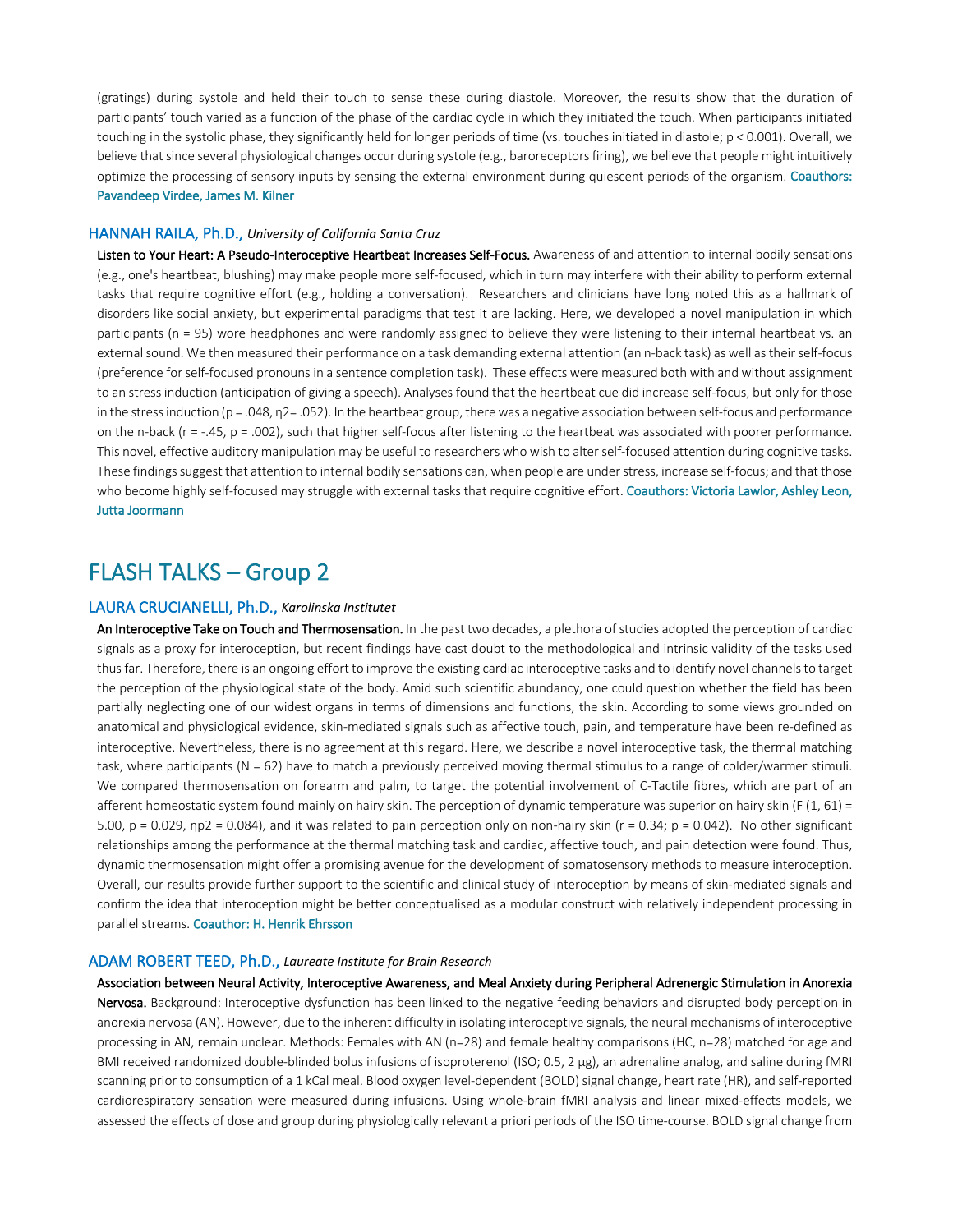significant clusters were then correlated with premeal anxiety ratings. Results: AN patients reported higher cardiorespiratory intensity ratings than did HCs during both peak response and recovery for both doses of ISO. During the recovery period at 2μg (b=7.36, 95% CI [0.38 14.33]) we observed significantly increased activation of the ventromedial prefrontal cortex (vmPFC) (cluster size=1030 voxels, < 0.05 false positive rate cluster corrected), which was correlated with premeal anxiety (rho=0.52, 95% CI [0.28 0.69]). Peripheral stimulation did not yield group differences in HR response, nor did groups significantly differ in brain activation during the saline or the 0.5 μg conditions. Conclusions: Increased activation of the vmPFC in AN was associated with heightened cardiorespiratory sensations and meal related anxiety prior to eating a large meal. Thus, vmPFC dysfunction may contribute to the discrepancy between afferent signaling and interoceptive experience in AN and may be a potential treatment target for meal-related anxiety. Coauthors: Justin S. Feinstein, Rachel C. Lapidus, Valerie Upshaw, Walter Kaye, Martin P. Paulus, Sahib S. Khalsa

#### AZURE REID-RUSSELL, M.A., *Harvard University*

The Body Location, Description, Appraisals, and Interpretations of Interoceptive Stimuli and Self-Injurious Thoughts. Objective: Suicide is the self-destruction of one's own body, yet surprisingly little research has examined differences in how people with suicidal thoughts and behaviors experience their bodies. Here we examine how the subjective experience of body sensations may differ for people with and without self-injurious thoughts. Method: A sample of 132 adults completed an online survey assessing self-injurious thoughts and behaviors, depression symptoms, and current and past interoceptive experiences. Results: People with recent suicidal ideation reported experiencing more negative (β = -0.67, p = .001, OR = 0.79) and more intense body sensations (β = 0.42, p = .03, OR = 1.28) but did not differ in the location of their body sensations (D = 1.84, p = .064), and the certainty (β = 0.50, p = .171, OR = 1.05) and confidence (β = -0.35, p = .061, OR = 0.86) of their interpretations of body sensations when compared to people without suicidal ideation. Qualitatively, people with and without recent suicidal ideation described their current body sensations using themes related to joint and stomach sensations, anxiety and stress, sweat, tension, soreness, legs and circulation, and aches. People with recent suicidal ideation also reported experiencing more negative (β = -0.69, p < .001, 95% CI [-0.96, -0.42]) and more intense body sensations (β = 0.91, p < .001, 95% CI [0.65, 1.18]) during recent suicidal ideation than during the time of study assessment and described body sensations during recent suicidal ideation in the following themes: tightness, weakness, numbness, pain, negative emotion words, heaviness, and emptiness. Conclusion: The intense, negative body sensations that occur during suicidal ideation and in people with recent suicidal ideation provide insight into the bodily states that may lead to suicidal thoughts and behaviors and offer new directions in the assessment and potential treatment of self-injurious thoughts and behaviors. Coauthor: Matthew K. Nock

#### IAN KLECKNER, Ph.D., M.P.H., *University of Maryland Baltimore*

Pilot Study on the Effects of Exercise on Chemotherapy-Induced Peripheral Neuropathy (CIPN) and the Interoceptive Brain System. Introduction: Chemotherapy-induced peripheral neuropathy (CIPN) is a common, severe, tough-to-treat, dose-limiting toxicity with enigmatic mechanisms. Symptoms include numbness, tingling, and pain in the hands and feet. To better treat CIPN we need to study promising interventions such as exercise and novel mechanisms, such as brain involvement. Aims: To explore (1) whether exercise during neurotoxic chemotherapy ameliorates CIPN and (2) the role of the interoceptive brain system in CIPN. Methods: Patients were randomized 1:1 to (a) home-based low-moderate intensity progressive walking and resistance exercise or (b) nutrition education (time and attention control) for 12 weeks at their first infusion of neurotoxic chemotherapy. We assessed CIPN symptoms (CIPN-20 questionnaire; 0, 6, and 12 weeks) and (2) task-free functional connectivity in the interoceptive brain system using fMRI (0 and 12 weeks). Results: Nineteen patients (65±11 years old, 52% women, 42% breast cancer, 32% gastrointestinal cancer) were randomized to exercise (N=9) or control (N=10). Exercise attenuated CIPN symptoms (effect size [ES]=0.7 and 0.5 at 6 and 12 weeks). CIPN severity was positively correlated with functional connectivity across the interoceptive brain system (posterior cingulate -thalamus and posterior insula - anterior insula; ES=0.3). Exercise reduced functional connectivity in the interoceptive brain system (posterior cingulate posterior insula; ES=1.4). Conclusions: Exercise may reduce CIPN via changes in the interoceptive brain system. Future work should test for replication. Coauthors: Jennifer S. Gewandter, Amber S. Kleckner, Eva Culakova, Nimish A. Mohile, Michelle C. Janelsins, Karen M. Mustian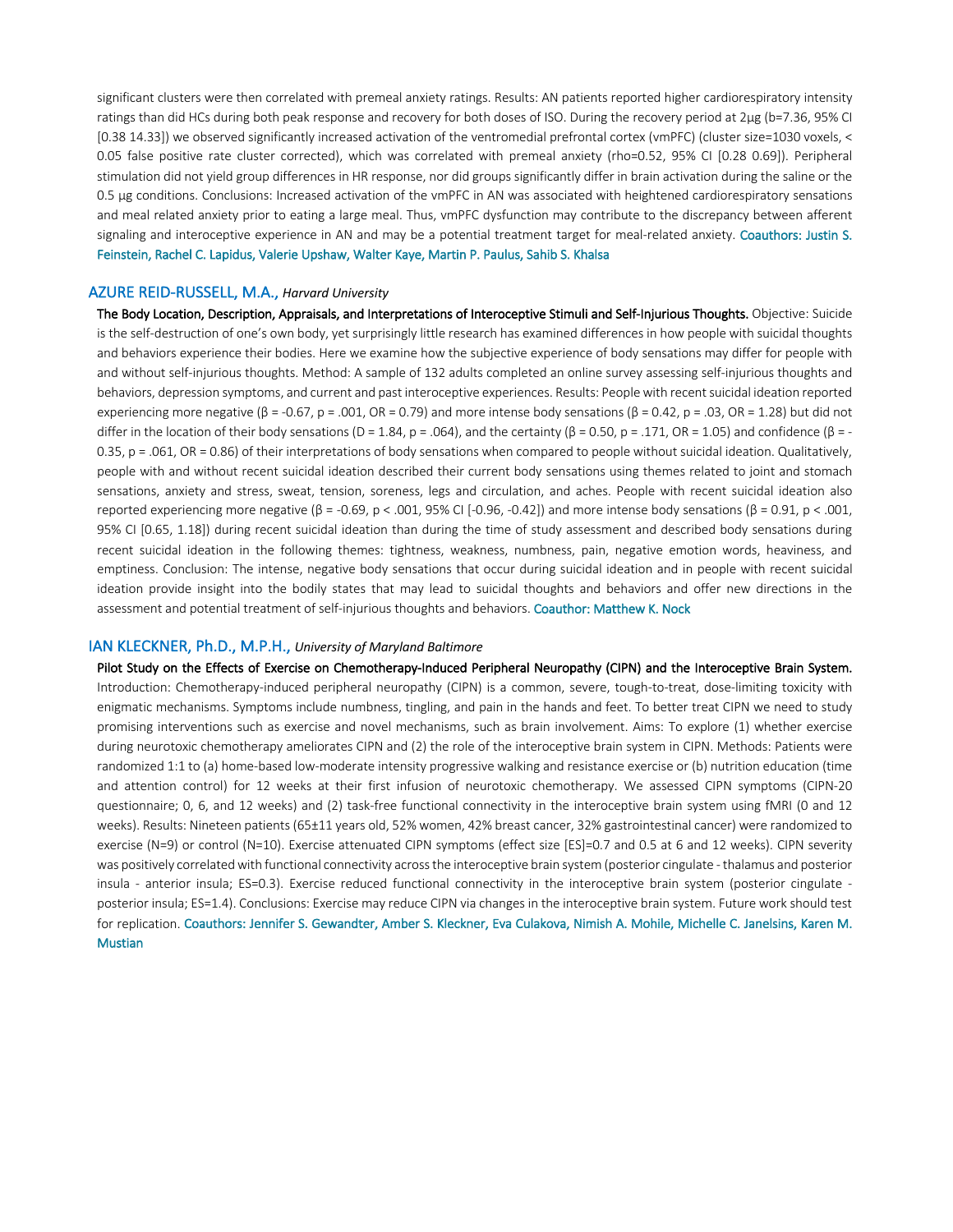### **POSTERS**

#### JOEY A. CHARBONNEAU, B.A. (POSTER 1), *University of California, Davis*

Rhesus Monkeys have an Interoceptive Sense of their Beating Hearts. The sensation of internal bodily signals, like when your stomach is contracting or your heart is beating, plays a critical role in broad biological and psychological functions, ranging from homeostasis to emotional experience and self-awareness. The evolutionary origins of this capacity and, thus, the extent to which it is present in nonhuman animals remains unclear. Here, we show that rhesus monkeys (Macaca mulatta, n=4) spend significantly more time viewing stimuli presented asynchronously, as compared to synchronously, with their heartbeats. This is consistent with evidence previously shown in human infants using a nearly identical experimental paradigm, suggesting that rhesus monkeys have a human-like capacity to integrate interoceptive signals from the heart with exteroceptive audiovisual information. As no prior work has demonstrated behavioral evidence of innate cardiac interoceptive ability in nonhuman animals, these results have important implications for our understanding of the evolution of this ability and for establishing rhesus monkeys as an animal model for human interoceptive function and dysfunction. We anticipate that establishing a monkey model of innate cardiac interoception will be critical to future psychiatric research, allowing for causal perturbations to interoceptive neurobiology towards a clearer understanding of the pathophysiology of psychiatric disorders. Coauthors: Lara Maister, Manos Tsakiris, Eliza Bliss-Moreau

#### MALLORY JEAN FELDMAN, M.A. (POSTER 2), *University of North Carolina at Chapel Hill*

An Ontology for Interoceptive Science. Interoception refers to the sensation and perception of the physiological body. Interoception is central to human survival, and consequently to both human physical and mental health. Despite over a hundred years of studying interoception, researchers lack a central scientific ontology that can guide induction. An ontology is a set of terms and their relationship to one another, optimized for internal consistency, flexibility, scalability, and problem solving within a given domain. Ontologies have proven useful in many fields, including within Affective Science, Neuroscience, Cognitive Science, and Genetics. These problems can be solved with an ontology that formally breaks down the biological and computational processes of interoception into its constituent parts. Using this ontology, researchers could target specific components-of-interest with a broader understanding for how those components might interact with others. In the present project, we propose an ontology of interoception derived from research on psychological constructionism, brain evolution, structural and functional neuroscience, and predictive models of sensation and perception. Coauthor: Kristen A. Lindquist

#### OLIVIA CARRUBBA, M.Sc. (POSTER 3), *University of Rome & IRCCS Fondazione Santa Lucia Research Hospital*

Towards Novel Measures of Gastric Interoception: The Water Load Test-III. Rationale: While interoception is receiving accruing scientific interest, most measures have focused on the cardiac and respiratory domains, neglecting the gastro-intestinal realm. The two-step Water Load Test (WLT-II) by Van Dyck et al. is a non-invasive task used to assess gastric interoception, GI. Here, we argue that WLT-II may present a momentous confound: GI is conceived as the ability to perceive the discrepancy between satiation, the comfort felt after one has eaten enough, and gastric fullness perceived when the stomach is entirely filled. We think that this discrepancy may not necessarily reflect GI, but different thresholds for perceiving satiation and fullness instead. Methods: Healthy, 3h fasted volunteers will be recruited to validate a multi-trial version of the WLT (the WLT-III). On each trial, participants ingest different, predetermined water amounts via multiple drinking modalities (e.g., drinking through a straw or glass). By focusing on gastric sensations, participants are asked to report how full, satiated, and thirsty they feel. The task ends when subjects report to have reached maximum gastric fullness. Thus, the number of trials will vary across participants. Intended Results: For each participant, GI will correspond to the mean of trialby-trial differences between self-reported gastric fullness and actual gastric fullness (recalculated from the total amount of water ingested). Higher discrepancy indicates lower interoception. To characterize the feelings of fullness and satiation, we will compare the new measure of GI with the additional self-report measures. Implications: The multi-trial WLT-III will serve as a novel task to better quantify GI void of theoretical confounding factors. The task may have important clinical applications and will provide further evidence for the involvement of the stomach in interoception. Coauthors: M. Scattolin, G. Ponsi, G. Porciello, M. S. Panasiti

#### AKANSHA NARAINDAS, M.Sc. (POSTER 4), *University College Dublin*

Investigating Body Based Mental Imagery and its Relationship to Body Image Disturbance and Interoceptive Awareness from Young to Late Adulthood. Body image disturbance (BID) is the distortion of perception, behaviour, or cognition related to weight or shape. There is significant variation in BID; with limited understanding of how body image evolves over time and the role that self-body imagery plays in this development. Body surveillance behaviours cause individuals to engage in 3rd person viewpoints of the self; leading to a prioritization of external signals (exteroception) at the cost of internal signals (interoception) (Riva, 2018). This study investigated levels of BID and interoceptive awareness from early-late adulthood and its relationship to own body mental imagery. A within-subjects cross sectional study was hosted online. 1000 female participants with 250 subjects per 4 target age groups: Young adults (18-24), Adults (25-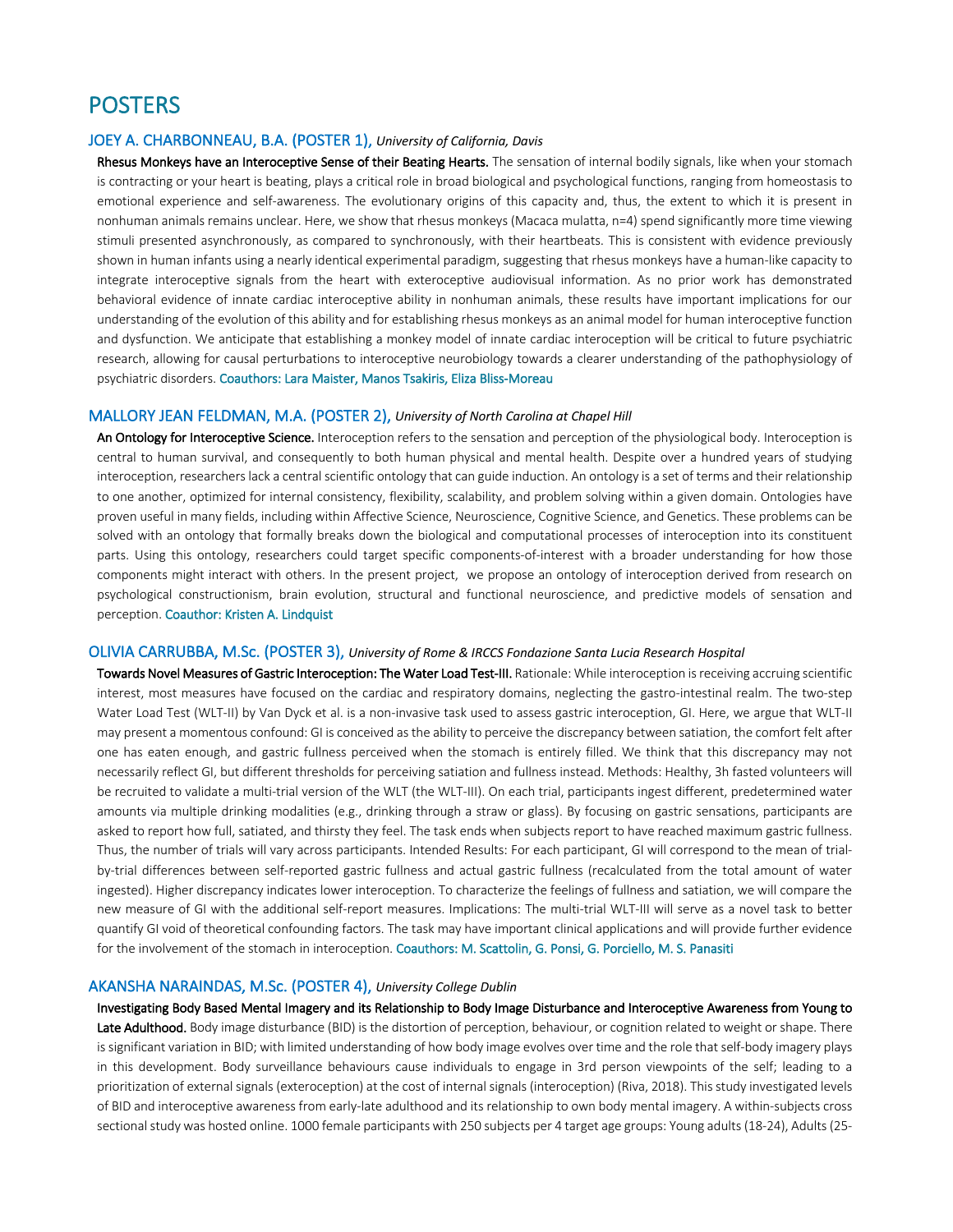39), Middle aged adults (40-59), Older aged adults (60-75) took part. The study used a modified Own Body Transformation (OBT) task to measure own-body mental imagery through visual perspective manipulations. Interoceptive awareness was measured by The Multidimensional Assessment of Interoceptive Awareness (MAIA-2, Mehling et al, 2018) and components of BID (Body dissatisfaction, Body shame and Body Surveillance) were measured by questionnaires. There was a significant difference in interoceptive awareness scores between the age groups (F(3,955) = 4.003, p=0.008). Interoceptive awareness rises during young adulthood and steadily declines into older adulthood. There was a significant difference in time taken to perform the OBT task between the age groups (F(3,955)=7.402, < 0.001) and a strong negative correlation between BID scores and interoceptive awareness (r = -.266, p< 0. 001) indicating that levels of BID decreased as interoceptive awareness increased. These results demonstrate the link between BID, own body mental imagery and interoceptive awareness across the female adult life-span and provide diagnostic insights for the manifestations of BIDs amongst the varied age groups. Coauthor: Sarah Maeve

#### EMILY M. ADAMIC, M.S. (POSTER 5), *Laureate Institute for Brain Research*

Hemispheric Divergence of Interoceptive Processing Across Psychiatric Disorders. Conscious perception of the inner body involves interactions between "top-down" attentional processes and "bottom-up" sensory input. The relative contributions of these information streams to interoceptive dysfunction in psychiatric disorders such as anxiety, depression, and/or eating disorders (ADE) are unknown. Given that the insula represents a cortical interface between these two processing streams, we hypothesized that the dysgranular subregion would show common activation across a whole-brain "convergence" of two fMRI tasks involving top-down or bottom-up interoception: voluntary attention towards cardiorespiratory sensations or peripheral perturbation of cardiorespiratory signals via intravenous isoproterenol infusion. 46 individuals with ADE and 46 healthy comparisons (HC) completed both tasks. We found the dysgranular mid-insula to be the primary region of convergence in both groups, but with hemispheric differences: relative to HC, the ADE group showed proportionally greater convergence within the left  $(\chi^2 = 19.12, < 0.01)$  and less within the right  $(\chi^2 = 26.72, < 0.01)$ dysgranular mid-insula. We then focused our analysis on the dysgranular insula, and found that across groups, the spatial patterns of convergence within the left dysgranular insula were less similar than those within the right (Dice coefficients of 0.58 and 0.78, respectively). These findings provide evidence of hemispheric asymmetry in interoceptive processing in ADE and add to an emerging body of work suggesting that the left dysgranular mid-insula may be a locus of disruption across psychiatric disorders. Coauthors: Adam R. Teed, Jason A. Avery, Sahib S. Khalsa

#### LOTTE GERRITSEN, Ph.D. (POSTER 6), *Utrecht University*

Interoception as a Transdiagnostic Marker for Psychopathology. Background: Low interoceptive abilities are common in a variety of psychopathology, including eating disorders, post-traumatic stress disorder, anxiety disorders and depression. Furthermore, empirical evidence shows that participants with low interoceptive abilities have more difficulties in verbalizing their feelings, show decreased emotional memory and have worse emotion regulation skills. As such it could well be that interoception can be considered a transdiagnostic marker, that already plays a role early on in the development of psychopathology. We are therefore currently setting up studies to explore the role of interoception in a large range of psychopathology in subclinical populations with social anxiety, depression and eating disorders. In these populations we will study how interoceptive skills are related to emotion regulation and symptom severity. Methods: We will test Interoceptive Accuracy (IAc), by using the recently developed and validated heart rate discrimination task . Interoceptive Sensibility (IS)will be assessed using the multidimensional assessment of interoceptive awareness (MAIA)– version 2 questionnaire. Interoceptive awareness will be assessed by the correlation between IAc and IS. Inclusion of participants will start early February and as such we hope to have some preliminary data available in the end of March. Coauthors: Maria Giapraki, Gabriel Ibarra Zanella

#### ELEANOR PALSER, Ph.D. (POSTER 7), *University of California San Francisco*

Heightened Vagal Tone Promotes Greater Social Attention in Dyslexia: An Embodied Strength-Based Perspective. Dyslexia is a neurodevelopmental condition diagnosed based on poor reading ability, but little is known about the condition outside academic achievement. Anecdotal evidence suggests that people with dyslexia are over-represented amongst occupations that value and rely on strengths in creativity, flexible thinking, and social skills, although scant empirical work has sought to investigate the adaptive or compensatory psychobiological systems that might underlie such strengths. The parasympathetic branch of the autonomic nervous system, acting on the body via the vagus nerve, supports flexible, adaptive responding and predicts a host of socioemotional advantages, including empathy, prosocial behavior, and positive emotionality. Here, we investigated whether tonic vagal activity is heightened in 24 children with dyslexia, relative to 24 matched neurotypical children, and whether this predicts greater autonomic and behavioral responses during an empathy task. Results indicated higher tonic vagal tone in dyslexia, Β = 0.39, t = 2.81, p = .007, which in turn predicted greater cardiac deceleration,  $F(1,44) = 5.03$ ,  $p = .030$ , and concentration facial behavior,  $F(1,44) = 5.03$ ,  $p = .030$  B = 2.71, t = 2.05, p = .046, during the empathy task. Cardiac deceleration is known to support sustained attentional focus and promote prosocial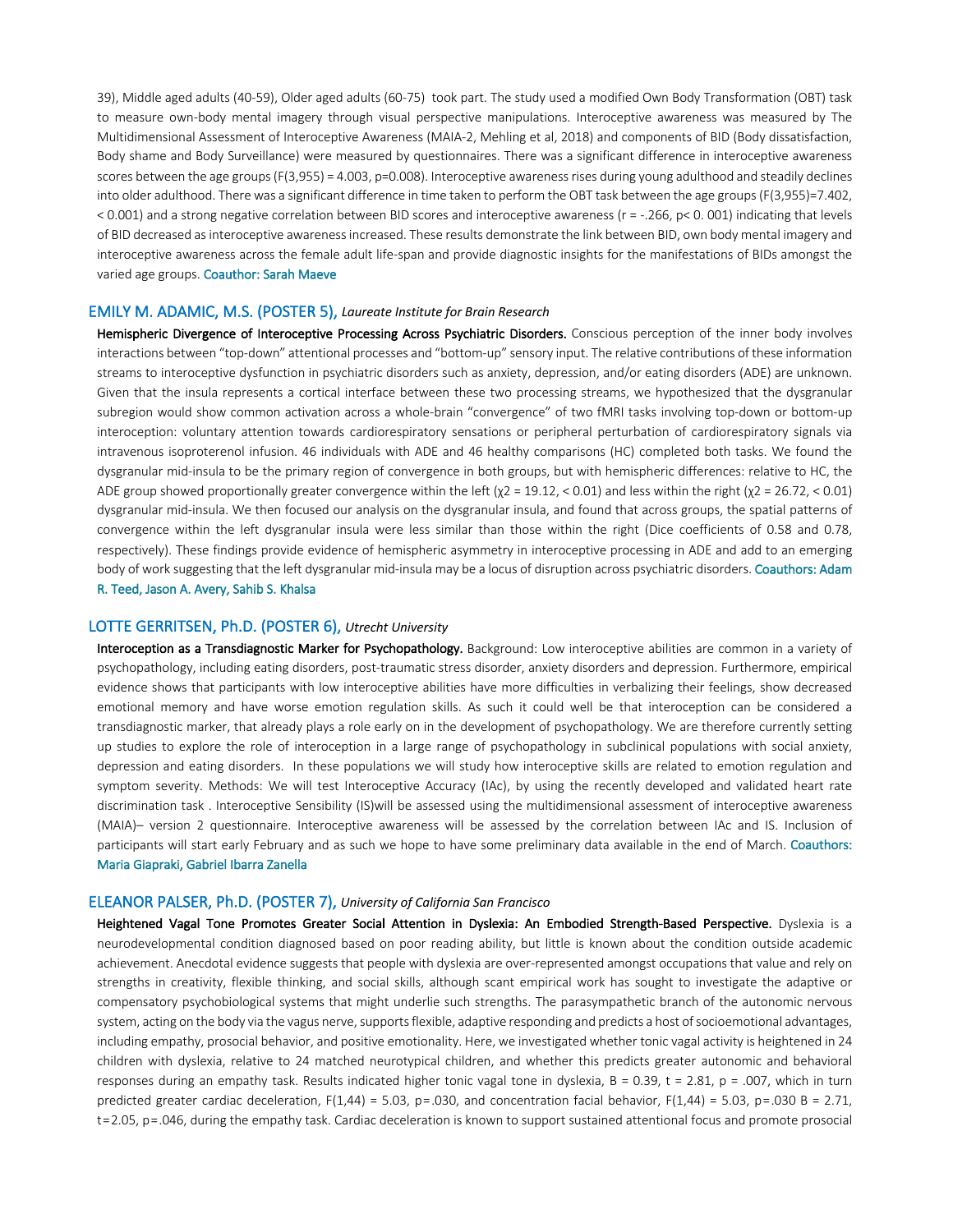responding. These findings suggest that greater activity of the vagus, a key interoceptive pathway, promotes greater social attention in dyslexia, and introduces a novel psychobiological explanation for socioemotional strengths in this population. Coauthors: Nathaniel A. Morris, Ashlin R. K. Roy, Christina R. Veziris, Sarah R. Holley, Bruce L. Miller, Maria Luisa Gorno, Virginia E. Sturm

#### EVA ELLEN DICKER, B.A. (POSTER 8), *Rice University*

Exploring the Interaction between Emotion Regulation and Inflammation on Changes in Episodic Memory in Older Adults. Older adults experience chronic, low-grade inflammation as a result of age-related dysregulation, resulting in higher concentrations of circulating proinflammatory cytokines such as Interleukin (IL)-6 and (IL)-8. This predicts the development of physical decline and cognitive decline. In contrast, older adults demonstrate relative emotional strengths compared to younger adults by engaging in more adaptive emotion regulation strategies. Emotion regulation is associated with altered immune functioning, and such a link may be an important biological pathway by which interventions targeting affect may improve immune system-related cognitive outcomes. Thus, the aim of this study was to investigate whether emotion regulation strategies differentially moderate the effect of inflammatory cytokine levels on cognitive decline. This study used data from the Survey of Mid-life Development in the U.S. (MIDUS), where 189 adults (mean age = 53 years) participated in two data collections, 10 years apart. Regression models measured whether timepoint 1 self-report of cognitive reappraisal moderated the effect of timepoint 1 IL-6, and IL-8 (pg/mL) levels on a composite z-score of episodic memory (immediate and delayed word recall task) at the timepoint 1 and timepoint 2. Another set of regressions was conducted using the same predictors and criterion, except for timepoint 1 self-report suppression, another emotion regulation strategy. All four models controlled for age, sex, BMI, smoking status, alcohol use status, race, education, and self-rated health. Timepoint 1 self-reported cognitive reappraisal and IL-8 predicted higher episodic memory scores at timepoint 2. There was a marginally significant negative interaction between the effects. These findings indicate that inflammation and emotion regulation strategies may be linked to memory decline and could potentially provide a therapeutic target for interventions to improve immune system-related cognitive outcomes. Coauthors: Stephanie L. Leal, Chris P. Fagundes, Bryan T. Denny

#### DAISUKE UENO, Ph.D. (POSTER 9), *Kyoto Prefectural University of Medicine*

A Pilot Study of the Correlations between Interoceptive Accuracy, Confidence in Interoceptive Accuracy, Interoceptive Awareness, and Mood in Elderly. Interoceptive improvement plays a key role in improving mood. Interoceptive accuracy (IA) has been found to improve after receiving feedback (FB) regarding the correctness of trials, and mental health can improve after interoceptive training. Some studies reported that IA is correlated with interoceptive awareness and confidence in IA. However, no study has examined the correlation between interoceptive improvement, confidence in IA, interoceptive awareness, and mood in older adults. Nineteen participants (mean age = 75.32±7.49, 10 women) completed a scale on interoceptive awareness using (Multidimensional Assessment of Interoceptive Awareness; MAIA, and Somatosensory Amplification Scale; SSAS) before an original heartbeat-counting task (HCT in 15 seconds as practice, followed by 25, 35, and 45 seconds) assessing IA and an HCT with FB (in 15 seconds as practice with five trials, followed by 25, 35, and 45 seconds with 15 trials, respectively). Participants answered their confidence ratings on a 1–10 scale for IA in HCT before each second block, and a scale for the positive and negative mood (PANAS) before and after all HCTs. The IA improved in 45s block comparing with 25s block (F [2, 36] = 8.44, p < .01). We calculated Spearman's rank correlation coefficients (ρ) between variables and adjusted the p-value using Benjamini and Hochberg's method. A mean IA with FB was positively correlated with positive mood at before and after HCTs (before,  $p = .71$ ,  $p = .001$ , after,  $p = .65$ ,  $p = .002$ ) as well as confidence in IA ( $p = .81$ ,  $p < .0001$ ). The original HCT's mean IA was positively correlated with confidence in IA ( $\rho = .71$ ,  $p = .001$ ). There was no correlation between MAIA, SSAS, and IA. This study suggests that older adults seem to improve their IA by receiving FB, and a positive mood relates to improving their IA. Confidence in IA in each trial also relates to IA improvement, but trait interoceptive awareness, such as MAIA and SSAS, dose not relate to IA improvement. Coauthors: Teruyuki Matsuoka, Toshiyuki Tominaga, Yuka Kato, Rika Onoda, Jin Narumoto

### CARLOS CAMPOS, M.A. (POSTER 10), *University of Porto & Polytechnic Institute of Porto*

Dissociating Self-Reported Interoceptive Accuracy and Attention: Evidence from a Portuguese Community Sample. Background: The 2x2 factorial model has been recently proposed as a promising framework to measure individual differences in interoception. The first factor addresses which domain is being measured (interoceptive accuracy vs. attention), while the second distinguishes how it is being measured (self-report beliefs vs. objective performance). Aim: The current study examined the association between self-reported interoceptive accuracy and attention. We hypothesized no linear association between these constructs, although a quadratic U-shaped association was expected. Furthermore, alexithymia should be differentially related to interoceptive accuracy and attention. Methods: An online community sample (n = 515) completed the Interoceptive Accuracy Scale (IAS), the Body Perception Questionnaire (BPQ) indexing self-reported interoceptive attention, and the Toronto Alexithymia Scale (TAS). Pearson correlations, Steiger's Z-test, polynomial regression analysis, and two-lines testing were used for statistical analysis. Results: IAS was positively correlated with BPQ, r = .204, p < .001. In the polynomial regression analysis, the linear model indicated a positive association between IAS and BPQ (4.2%),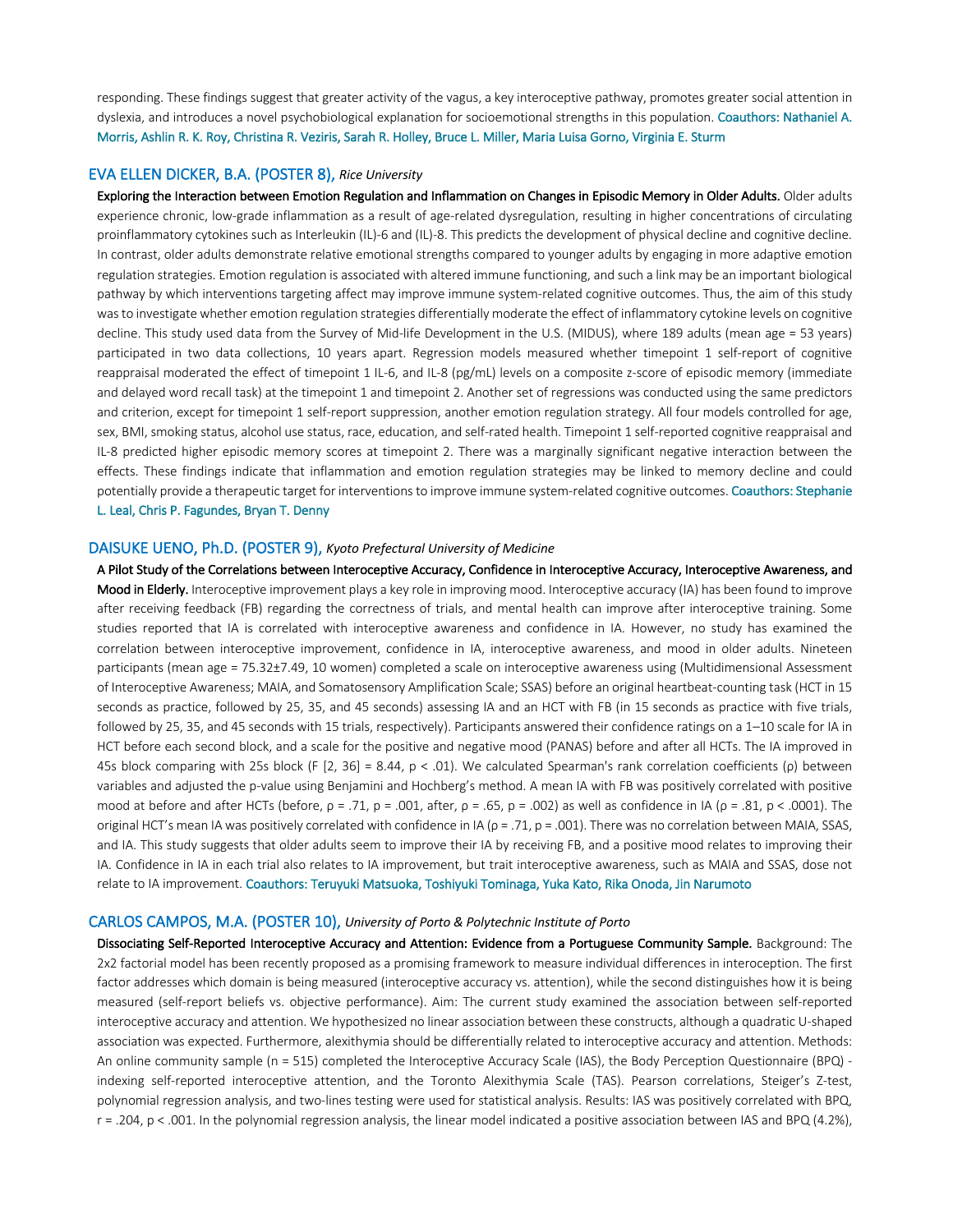but the quadratic term explained an additional 12.7% of the variance. Two-lines testing indicated a U-shaped association between selfreport interoceptive accuracy and attention. IAS was negatively correlated with TAS,  $r = -.291$ ,  $p < .001$ , while there was no significant association between BPQ and TAS,  $r = -0.030$ ,  $p = 0.500$ , as these correlations were statistically different. Implications: These results suggest that interoceptive accuracy and attention can be dissociated using self-report measures and may display a quadratic U-shaped association, providing further evidence for the 2x2 factorial model. Future studies should explore the non-linear relationship between interoceptive accuracy and attention using alternative questionnaires and performance-based measures. Coauthors: Nuno Barbosa Rocha, Fernando Barbosa

#### MATEO LEGANES-FONTENEAU, Ph.D. (POSTER 11), *Rutgers University*

Resonance Breathing Can Improve Cardiac Interoceptive Awareness. Interoception, the ability to perceive internal bodily sensations, and heart rate variability (HRV) share common psycho-physiological pathways underlying the characterisation of mental health disorders. Here we examine if resonance breathing can improve interoceptive awareness. In a two- session laboratory study (n=63) interoception was measured using the cardiac discrimination task. Baroreflex functioning was measured as HRV at 0.1 Hz (a proxy of afferent baroreflex activation) and baroreflex sensitivity (BRS). Cardiovascular indices were measured during a low cognitive demand baseline task and during a resonance and control paced breathing tasks, after which changes in interoception were measured. We found that changes in 0.1 Hz HRV and BRS during resonance breathing positively correlate with increases in cardiac interoception after the paced breathing task. That is, the extent to which paced breathing engages the resonant properties of the cardiovascular system facilitates the perception of participants' own heartbeat. This research bridges the fields of interoception and cardiovascular functioning to provide a new window to the application of resonance breathing to mental health disorders. It also provides a novel characterisation of the cardiovascular basis of interoceptive awareness and advances our understanding of the mechanisms by which the brain integrates cardiac signals through interoceptive inference processes. Coauthor: Jennifer Buckman

#### PIETRA TAYLOR BRUNI, M.S. (POSTER 12), *Vanderbilt University*

Comparing Measures of Interoception Between Cardiac and Respiratory Domains. Interoception provides information about the internal state and condition of the human body—it is most typically measured using heartbeat tasks. However, there are mounting criticisms against focusing exclusively on signals that originate in the heart. The primary goal of this study was to assess interoception in two distinct domains, cardiac and respiratory. Two laboratory tasks measured interoception: a Heartbeat Tracking Task and a Respiratory Discrimination Task. Sixty adults (mean age = 46.07 years) were recruited from the community. Three measures of interoception were extracted: Interoceptive accuracy (IAcc), Interoceptive awareness (IAwe), and self-reported confidence. Results from this experiment indicated that IAcc and IAwe were not correlated across domains. Of note, a significant difference was found between the two estimates of IAcc (heartbeat; (M= 3.24, SD = 1.62); respiratory; (M= 2.91, SD = 1.18)); (t(118) = -3.24, p < 0.001), indicating that participants were more accurate at assessing interoception in the respiratory than in the cardiac domain. These results show dissociable outcomes for two methods of assessing interoception. Given the prominent role interoception has in maintaining homeostatic functioning by interpreting and discriminating among internal bodily signals, future work would benefit from developing additional paradigms to investigate interoception across other conditions and domains. Coauthor: Jo-Anne Bachorowski

#### PAIGE ALYSSA FREEBURG (POSTER 13), *Baylor University*

Meaning Behind the Movement: Affective Consequences of Attributing Sacred Meaning to Fluid and Nonfluid Arm Movements. The psychological constructionist view of emotion posits that emotions occur when people ascribe meaning to changes in the body within a certain situation or context. Therefore, it is possible that emotions could be evoked depending on the meaning ascribed to arm movements. The present study experimentally manipulated the meaning (sacred vs. nonsacred) participants (n = 422) attributed to fluid and nonfluid arm movements. The effects of movement fluidity, movement sacredness, and their interaction were examined for positive emotions and self-transcendent positive emotions. Attributing sacred meaning to arm movements led to greater experiences of selftranscendent positive emotions, F(1, 415) = 20.18, p < .001, partial  $p2 = .046$ , and protected against the deleterious effects of nonfluid movement on positive emotions,  $F(1, 415) = 5.19$ ,  $p = .023$ , partial  $p = .012$ . These findings align with prior research suggesting that embodiment effects are robust for affective outcomes. The present study challenges embodiment research to focus not only on the types of body movements enacted but also on the kinds of meaning attributed to body movements. Future studies should investigate the emotional amplifying and buffering effects of different types of meaning (e.g., purpose) attributed to body movements beyond the arm (e.g., dancing). The present research is in press at Psychology of Religion and Spirituality. Coauthors: Patty Van Cappellen, Juliette L. Ratchford, Sarah A. Schnitker

#### DOMINIKA RADZIUN, M.Sc. (POSTER 14), *Karolinska Institutet*

Cardiac Interoception and Affective Touch Sensitivity are Enhanced in the Blind: Emotional and Mental Health Implications of Increased Sensory Acuity. Introduction: It has been repeatedly shown that visual deprivation is associated with massive cross-modal plasticity. However, not enough attention has been focused on the relation between increased sensory acuity and emotional processing among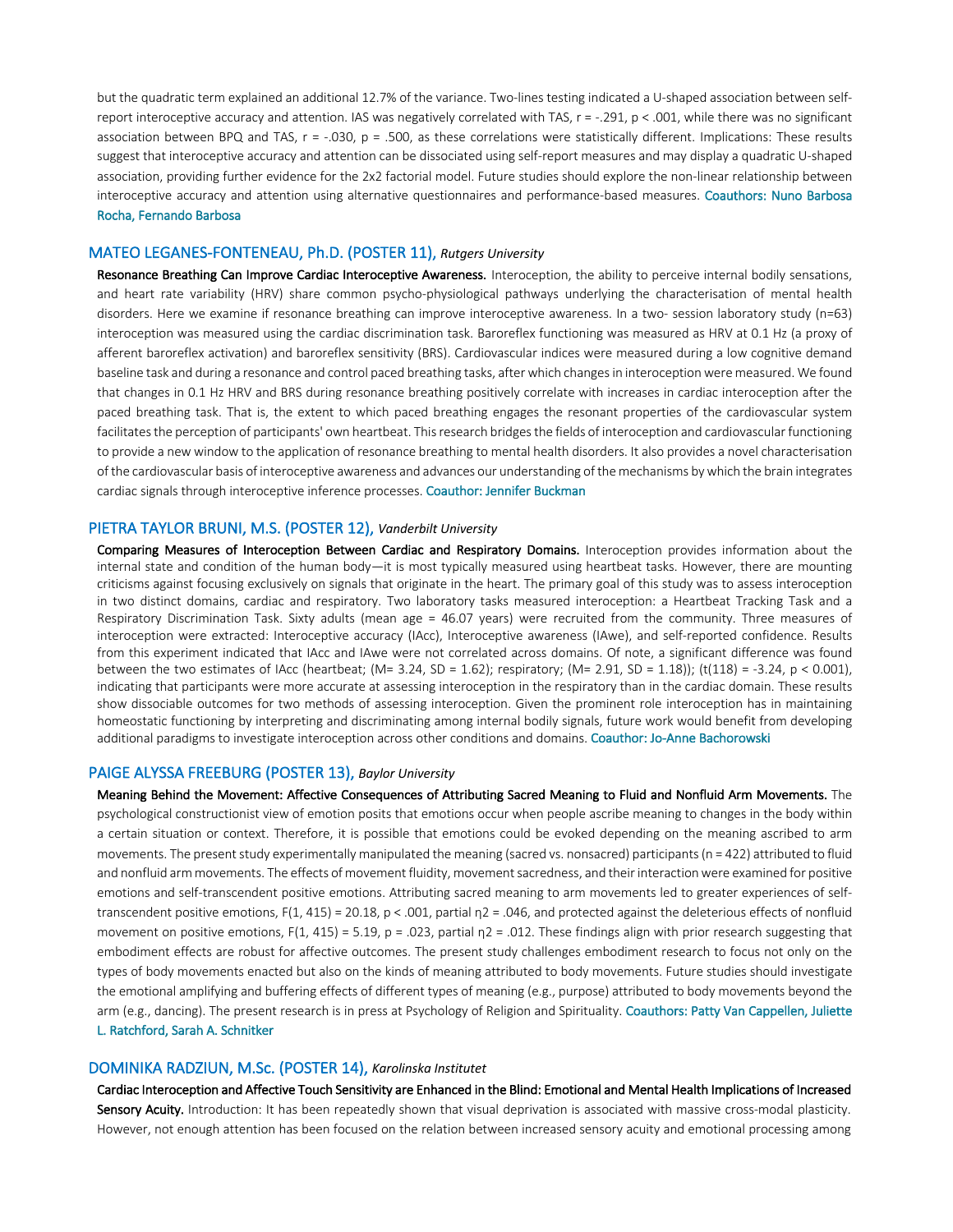blind individuals. Here, we examined the influence of blindness on two interoceptive submodalities that are important for emotional functioning: cardiac interoception and affective touch. Methods: We tested 36 blind and 36 age- and sex-matched sighted volunteers. In experiment 1, we assessed their cardiac interoceptive abilities using the heartbeat counting task. In experiment 2, we measured sensitivity to skin-mediated interoceptive signals by asking about pleasantness of touch delivered in CT-optimal versus CT-non-optimal manner, and also implemented a control task of discriminative touch abilities, the grating orientation task. Results: We found that blind participants perform significantly better than sighted in the task measuring their cardiac interoceptive accuracy ( $t = 3.017$ ,  $p = 0.004$ ). We did not find any significant differences between the groups in subjective dimensions of cardiac interoception, as well as purely physiological measurements (e.g., heart rate). In case of the affective touch, we found that blind individuals rate the touch as significantly more pleasant on palm as compared with forearm ( $F = 13.454$ ,  $p < 0.001$ ). We also replicated the previous findings showing enhanced discriminative tactile acuity in the blind (t =  $-3.991$ ,  $p < 0.001$ ). Discussion: To the best of our knowledge, our experiments are the first investigation of cardiac interoceptive abilities, as well as affective touch sensitivity in the blind. Our results provide an important insight into emotional processing in the absence of vision, given the relevance of interoceptive signals in emotional functioning. Furthermore, they could also be considered a missing link between enhanced sensory abilities and increased anxiety levels in the blind. Coauthors: Maksymilian Korczyk, Laura Crucianelli, Marcin Szwed, H. Henrik Ehrsson

#### EWA KOCHANOWSKA, M.Sc. (POSTER 15), *University of New Hampshire*

Body Awareness in the Moment Predicts Changes in Intertemporal Choice: Evidence from an Ecological Momentary Assessment Study. Temporal discounting refers to an individuals' tendency to value immediate rewards over larger future rewards. Increased discounting has been associated with a host of detrimental outcomes, including higher risk of addiction, clinical diagnoses and mental health symptom severity, social functioning deficits, and poorer overall health status. Given that interoception, the perception of internal sensations from the body, has been theorized to play a critical role in a number of these phenomena, we set out to investigate whether momentary differences in awareness of body sensations are associated with variations in temporal discounting. Participants (N=116) completed a 7-day ecological momentary assessment (EMA) protocol, in which they reported their awareness of ongoing bodily activity (e.g., breathing and heart rate), rated their current affect (valence and arousal), and made a single intertemporal choice from which we could derive an estimate of their in-the-moment annual discount rate. Participants made these ratings six times throughout each day at random times. We found that momentary discount rate was significantly negatively associated with momentary body awareness (B  $= -0.02$ , SE  $= 0.01$ , t(3911)  $= -2.72$ , p  $= 0.007$ ), and this effect remained significant when controlling for self-reported arousal and valence. That is, in moments of increased awareness of bodily sensations, individuals had lower discount rates (i.e., a weaker preference for immediate rewards), even when controlling for concurrent affect. Interestingly, we found no association between participants' selfreported level of general body awareness and a trait-like measure of the individual's discount rate, demonstrating that our novel inthe-moment approach was able to reveal within-person associations between body awareness and temporal discounting that are not attributable to individual differences at a more trait-like level. Coauthors: Alexandra MacVittie, Caitlin Mills, Jolie Wormwood

#### MARKUS R. TÜNTE, M.Sc. (POSTER 16), *University of Vienna*

Relating Spontaneous and Deliberate Mind Wandering to Interoceptive Accuracy and Attention. Mind wandering is the tendency to drift away from the here and now that can be either deliberate or spontaneous. Recent approaches have focused on the relationship of concepts related to mind wandering, such as mindfulness, to interoception. However, empirical evidence on mind wandering and interoception is still lacking. Here, we report results from two studies measuring interoceptive accuracy and attention as well as deliberate and spontaneous mind wandering. In study 1, participants (n = 400) filled out questionnaires measuring interoceptive accuracy and attention, as well as deliberate and spontaneous mind wandering. For self-reported interoceptive attention we found a positive correlation with both deliberate- (r = .21, p < .001) and spontaneous (r = .22, p &lt; .001) mind wandering. For self-reported interoceptive accuracy we found a negative correlation with spontaneous-  $(r = -.12, p = .015)$ , but no relationship with deliberate  $(r = .015, p = .015)$ .02,  $p = .63$ ) mind wandering. In study 2 ( $n = 80$ ) we used heartbeat counting- and detection tasks to measure objective interoceptive accuracy. Although the physiological data is still being processed, preliminary results indicate that the number of counted heartbeats is negatively correlated to spontaneous ( $r = -.27$ ,  $p = .015$ ), but unrelated to deliberate ( $r = -.16$ ,  $p = .152$ ) mind wandering. It will be highly informative whether analysis of the full sample to be presented at the SAS Interoception Preconference confirms these findings. In sum, we report first evidence that interoceptive attention is positively correlated to both spontaneous and deliberate mind wandering. These results indicate that mind wandering is related to attention to interoceptive signals in everyday life. In contrast, interoceptive accuracy is negatively correlated to spontaneous, but shows no relationship with, deliberate mind wandering, which might indicate that spontaneous mind wandering is hindering accurate perception of interoceptive signals. Coauthor: Stefanie Hoehl